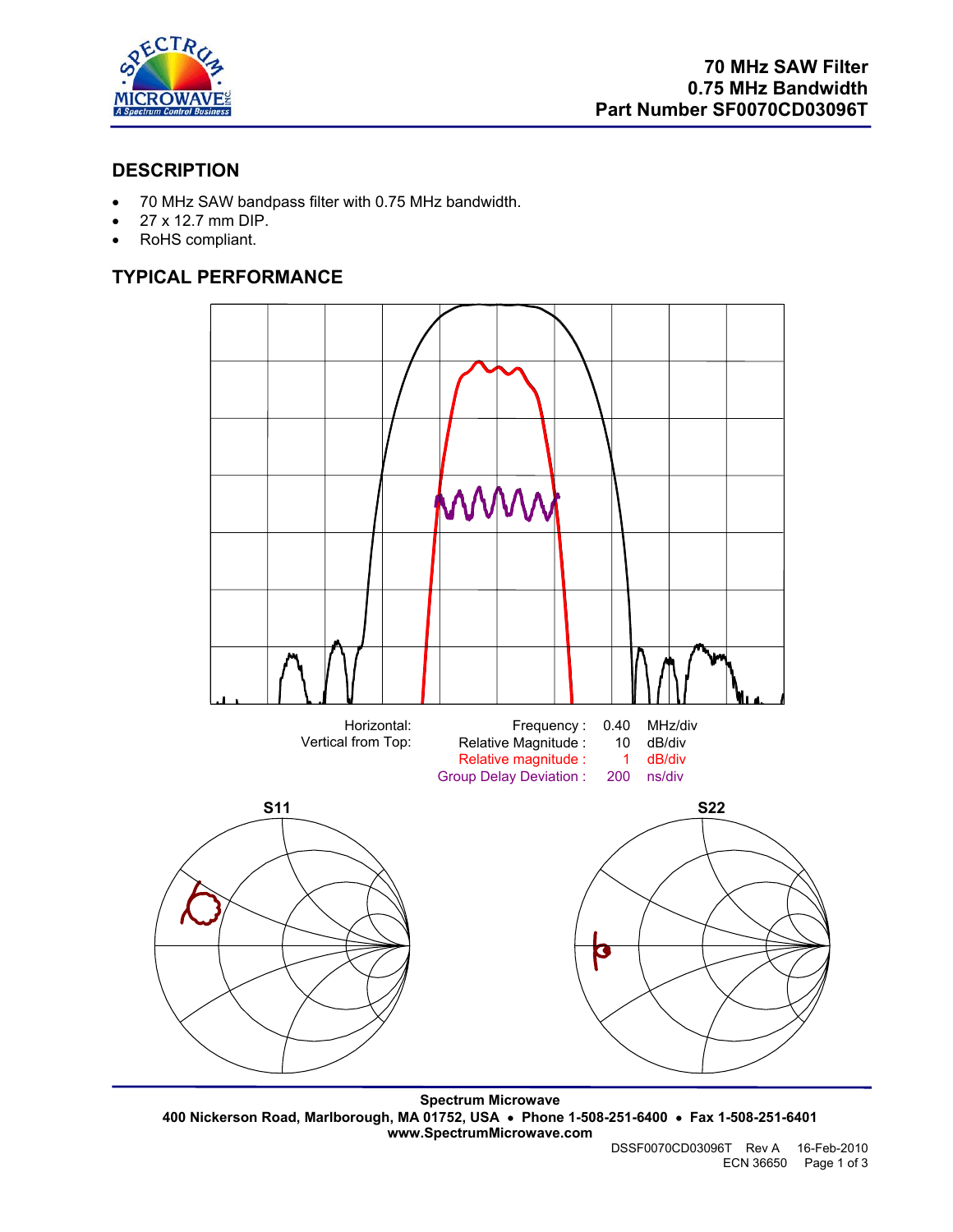

### **SPECIFICATION**

| <b>Parameter</b>                | <b>Min</b> | Tvp  | <b>Max</b> | <b>Units</b> |
|---------------------------------|------------|------|------------|--------------|
| Center Frequency (Fc)           | 69.93      | 70.0 | 70.07      | <b>MHz</b>   |
| Insertion Loss at 70.0 MHz      |            | 18.5 | 23         | dB           |
| 1 dB Bandwidth <sup>2</sup>     | 0.60       | 0.65 |            | <b>MHz</b>   |
| 3 dB Bandwidth <sup>2</sup>     | 0.75       | 0.87 |            | <b>MHz</b>   |
| 40 dB Bandwidth $\sqrt{2}$      |            | 1.74 | 2.0        | <b>MHz</b>   |
| Passband Ripple <sup>3,4</sup>  |            | 0.16 | 0.4        | dB           |
| Phase Ripple <sup>3</sup>       |            | 1.2  | 4.0        | deg p-p      |
| Group Delay Ripple <sup>3</sup> |            | 130  | 300        | ns p-p       |
| <b>Absolute Delay</b>           |            | 3.6  |            | <b>us</b>    |
| <b>Ultimate Rejection</b>       | 50         | 55   |            | dB           |
| Source and Load Impedance       |            | 50   |            | Ω            |
| <b>Ambient Temperature</b>      |            | 25   |            | $^{\circ}$ C |

Notes: 1. Average of lower and upper 3 dB frequencies.

2. Parameter is referenced to the insertion loss.

- 3. Parameter is measured over 69.7 to 70.3 MHz.
- 4. This parameter excludes the passband rolloff.

#### **MAXIMUM RATINGS**

| <b>Parameter</b>          |     | 71 F.D. |        |
|---------------------------|-----|---------|--------|
| Storage Temperature Range | -40 | 85      | $\sim$ |
| Input Power Level         | -   | 10      | dBm    |

### **MATCHING CIRCUIT**



Notes:

- 1. Recommend use of 5% tolerance matching components.
- 2. Component values shown are for guidance only and may change depending on board layout.

**Spectrum Microwave 400 Nickerson Road, Marlborough, MA 01752, USA** • **Phone 1-508-251-6400** • **Fax 1-508-251-6401 www.SpectrumMicrowave.com**